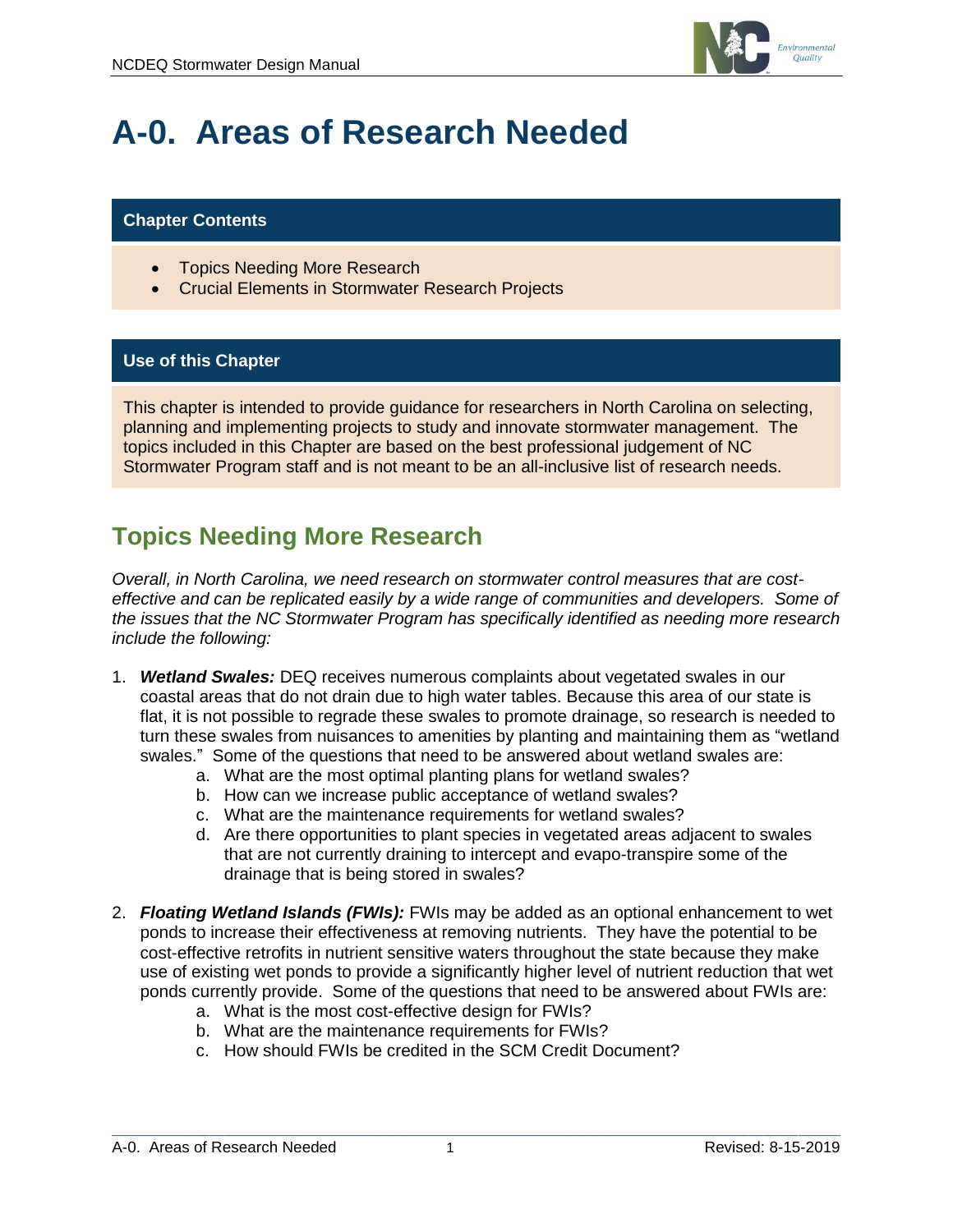

- 3. *Stormwater Filtration Through Sand in SA Waters:* The Coastal Stormwater Rule, 15A NCAC 02H .1019, requires that the effluent from a wet pond be filtered through a minimum of 18 inches of sand prior to discharge to surface waters. There are several technical questions regarding this requirement that could be addressed with further research, including:
	- a. What the best designs to reduce the level of fecal coliform, TSS and other pollutants?
	- b. How can this design standard be met when the SHWT is high?
	- c. How can maintenance of the sand filtration system be optimized for cost and effectiveness?
- 4. *Green Streets and Street Trees:* Green spaces and street trees can cost-effectively manage stormwater runoff while also providing additional benefits including reducing the heat island effect and improving aesthetics and air quality. Integrated planning of green infrastructure and parks systems (or within public spaces) helps to cost-effectively provide multiple benefits and contributes to more livable communities.
	- a. What are some options for designs that treat stormwater while also meeting additional community needs such as safety, tree preservation requirements, etc.?
	- b. How should Green Streets and Street Trees be credited in the SCM Credit Document?
- 5. *Sand Filters:* Sand filters are a commonly-used SCM in North Carolina; however, their design and effectiveness have not been well studied in our state. Some of the questions that need to be answered about sand filters include:
	- a. What is the most cost-effective design for sand filters?
	- b. What are the maintenance requirements for sand filters?
	- c. How should sand filters be credited in the SCM Credit Document?
- 6. *Flow-Through Stormwater Wetlands:* The current MDC for stormwater wetlands call for drawing down the water quality volume over two to five days. However, [research done by](https://www.researchgate.net/publication/319639183_Adapting_the_Relaxed_Tanks-in-Series_Model_for_Stormwater_Wetland_Water_Quality_Performance)  [NSCU's Department of Biological and Agricultural Engineering](https://www.researchgate.net/publication/319639183_Adapting_the_Relaxed_Tanks-in-Series_Model_for_Stormwater_Wetland_Water_Quality_Performance) suggests that the detention time needed for effective treatment in a stormwater wetland is likely to be much shorter than two days. If equivalent performance could be achieved with a shorter drawdown period, then the footprint of stormwater wetlands could be reduced, and likely make them more cost-effective than wet ponds.
	- a. What is the most cost-effective hydrologic retention time for flow-through stormwater wetlands?
	- b. How should flow-through stormwater wetlands be credited in the SCM Credit Document?
	- c. Would a shorter/different retention time affect the mortality of the required wetland vegetation?
- 7. *Pervious Surface Management:* Research done by [NCSU's Soil Science Department](https://repository.lib.ncsu.edu/bitstream/handle/1840.16/7904/etd.pdf?sequence=1&isAllowed=y) suggests that combining soil amendments with strategic native vegetation choices is likely to result in a landscape that reduces rather than contributes to TSS, nutrients and flooding.
	- a. What are some options for pervious surface management that treat stormwater while also enhancing aesthetics?
	- b. What is the water quality benefit associated with pervious surface management?
	- c. How should Pervious Surface Management be credited in the SCM Credit Document?